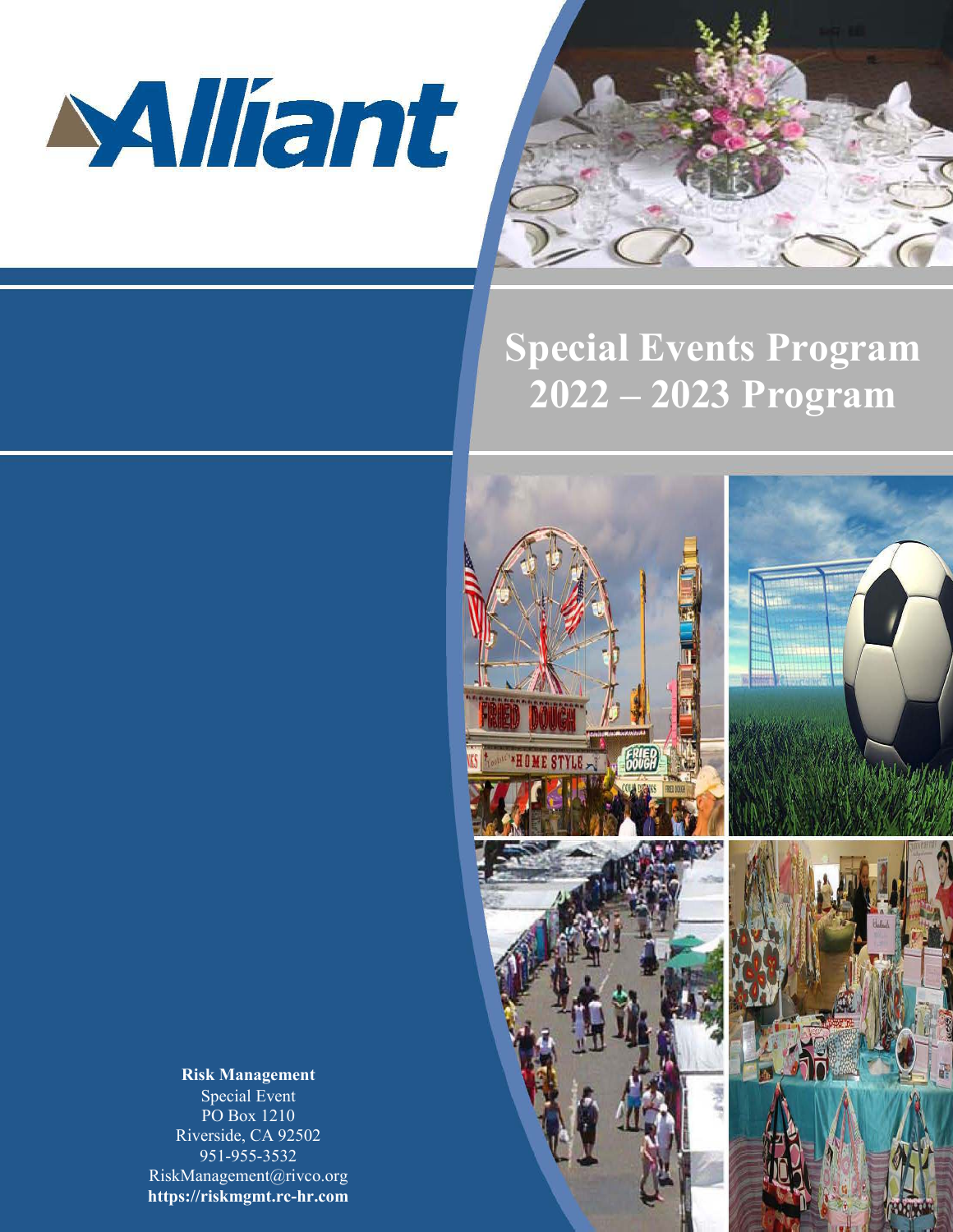

# **SPECIAL EVENT LIABILITY INSURANCE**

## **DEFINITIONS**

### **Tenant/User Event**

A "Tenant/User Event" is an event that is held or sponsored by companies, organizations, or individuals that have been permitted to use your premises. Certificates are issued with the User of the facility as the Named Insured, and the Public Entity as the Additional Insured.

### **Instructor/Recreation Event**

An "Instructor/Recreation Event" is an event that is instructional to its participants. Instructors are not employees of the public entity, but provide instructional services for a fee. (Note: Participant coverage requires signed waivers.)

### **Nominee Event**

A "Nominee Event" is an event that is held or sponsored by you, the Public Entity, or by any department or division, thereof. Coverage can be expanded to cover co-sponsors if desired. This is not a self-rated program. All events must be approved and rated by the insurance company. Certificates are issued by Alliant Insurance Services, Inc. with the Public Entity as the Named Insured and the Property Owner (if other than the Public Entity) as the Additional Insured.

### **Concessionaire**

A "Concessionaire" is a company, organization, or individual who is permitted to operate a small business, as selling food, newspapers, etc. on your premises as part of a large short-term event. These businesses can only be covered in conjunction with a covered event.

### **Additional Insured**

An "Additional Insured" is a company, organization, entity, group or individual other than the Named Insured who is protected under the terms of the contract. The Public Entity whose facilities are being used is an Additional Insured on the coverage provided through the Special Event Liability Program.

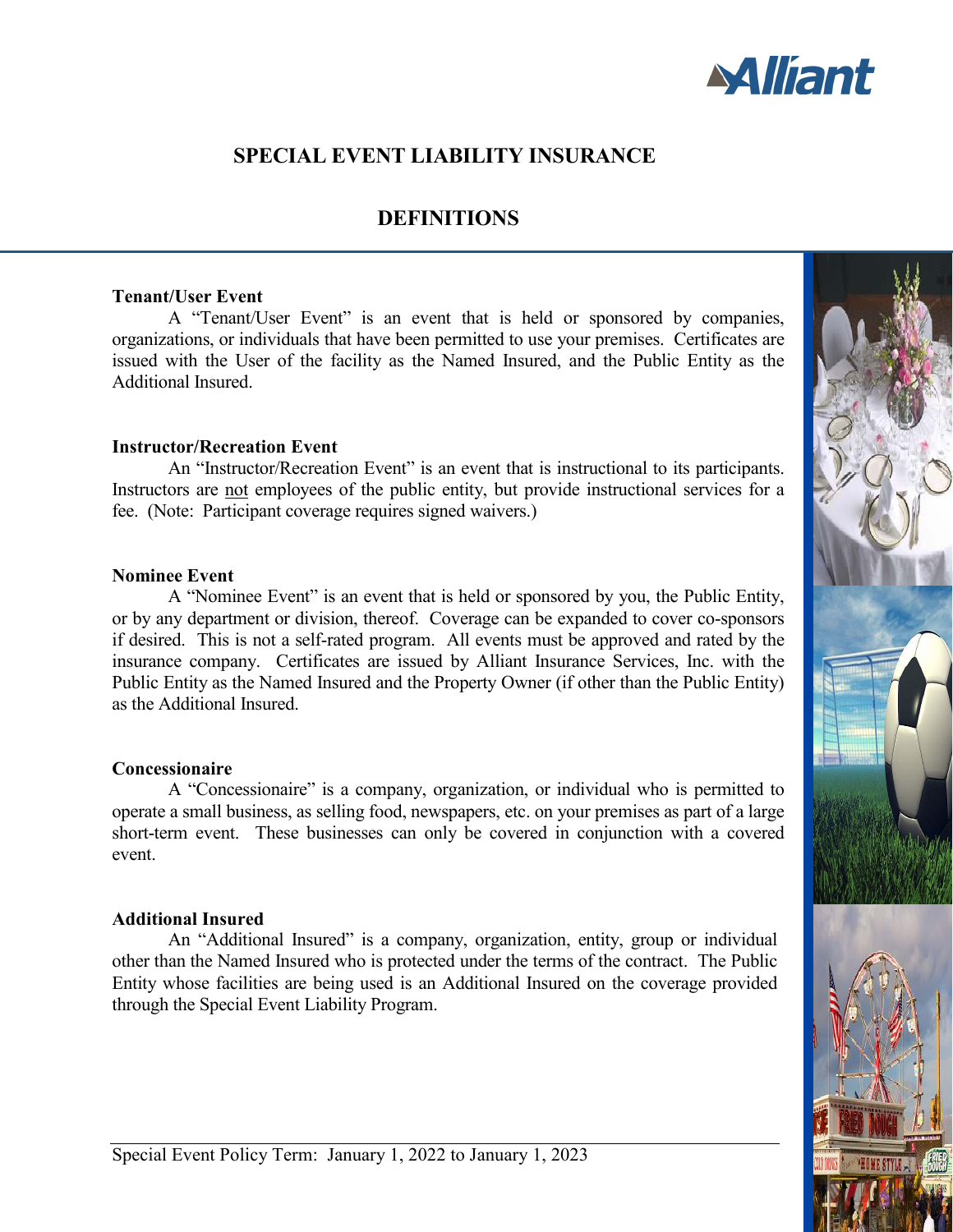# **SPECIAL EVENT LIABILITY INSURANCE**

### **EVENTS BETWEEN JANUARY 1, 2022 AND JANUARY 1, 2023**

The purpose of this manual is to provide an overview of the Special Event Liability Insurance Program (which includes the Tenant User Liability Program, the Instructor/Recreation Class Liability Program and the Nominee Program for Public Entity sponsored events), and it provides instructions as to how to implement coverage for these specific events.

Please note that additional certificates and reporting forms are provided separately for your use. Hence, you need not remove any material from this manual.

Should you have any questions or require assistance, please contact Risk Management at 951-955-3532 or email us at RiskManagement@RIVCO.ORG.

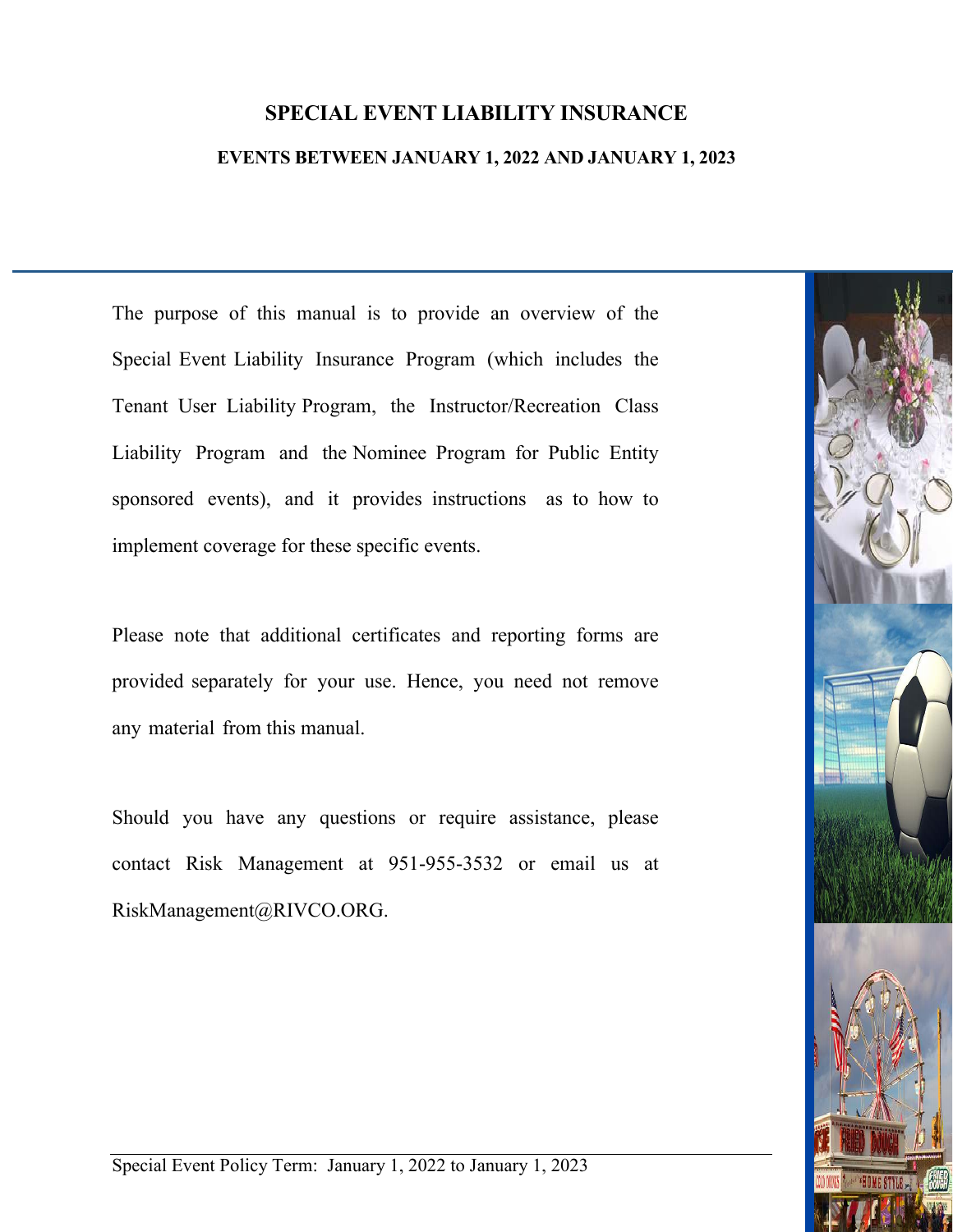

# **SPECIAL EVENT LIABILITY INSURANCE SUMMARY OF INSURANCE**

**INSURED:** Participating Public Entities and their tenant users, of the Alliant Insurance Services, Inc. Special Event Liability Program

|                                                                                   | January 1, 2022 to January 1, 2023                                                                                                                                                                                                                                                                                                                                                                                                                                                                                                            |
|-----------------------------------------------------------------------------------|-----------------------------------------------------------------------------------------------------------------------------------------------------------------------------------------------------------------------------------------------------------------------------------------------------------------------------------------------------------------------------------------------------------------------------------------------------------------------------------------------------------------------------------------------|
| <b>POLICY TERM:</b>                                                               | <b>Evanston Insurance Company</b>                                                                                                                                                                                                                                                                                                                                                                                                                                                                                                             |
| <b>CARRIER:</b>                                                                   | A (Excellent); Financial Size Category XV (\$2 Billion or greater)                                                                                                                                                                                                                                                                                                                                                                                                                                                                            |
| A.M. BEST RATING:                                                                 | as<br>September 15, 2021                                                                                                                                                                                                                                                                                                                                                                                                                                                                                                                      |
| <b>LIMITS:</b>                                                                    | \$2,000,000<br>General Aggregate<br>Products/Completed Operations Aggregate (Food Products,<br>\$1,000,000<br>Beverages, Clothing Apparel, Records, Tapes, CDs, Photos,<br>Stickers, Crafts, Painting, Posters, Badges, Artwork,<br>Jewelry, Toys and Books)<br>Personal and Advertising Injury<br>\$1,000,000<br>Each Occurrence<br>\$1,000,000<br>Damage to Premises Rented to You Limit (Fire Damage See<br>\$<br>100,000<br>Page 2 for Options)<br>\$<br>5,000<br><b>Medical Expense</b><br>All aggregates apply separately to each event |
| <b>COVERAGE:</b>                                                                  | Combined Single Limit of Liability for Bodily Injury and Property<br>Damage Per Occurrence and Aggregate as shown above. Coverage<br>includes:                                                                                                                                                                                                                                                                                                                                                                                                |
|                                                                                   | Lessees, Instructors or Event Holder as Named Insured<br>$\bullet$<br>"Primary $\&$ Non Contributory" wording as respects the Public Entity<br>Volunteer Employee's as Insured's<br>Entity or Venue Owner as Additional Insured                                                                                                                                                                                                                                                                                                               |
| <b>OPTIONAL COVERAGE:</b><br>(Subject to additional<br><b>Premium/Conditions)</b> | Liquor Liability (With prior approval and payment of additional<br>$\bullet$<br>premium) Included in occurrence and general aggregate limit<br>Participants included with underwriter's approval and signed waiver<br>$\bullet$<br>Vendors, Exhibitors and Concessionaires (Included with payment of<br>$\bullet$<br>additional premium) Included in occurrence and general aggregate.                                                                                                                                                        |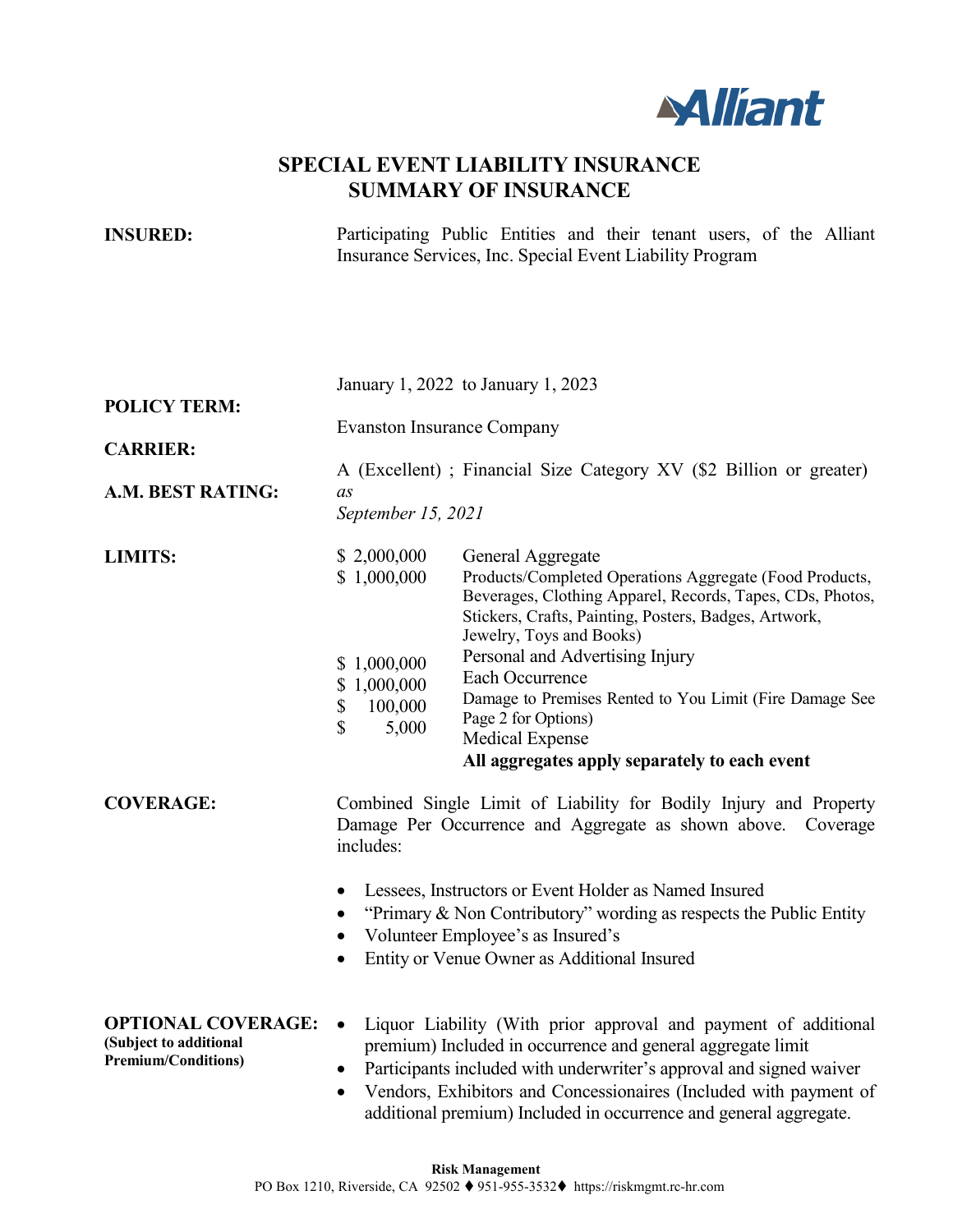

# **SPECIAL EVENT LIABILITY INSURANCE SUMMARY OF INSURANCE**

### **OPTIONAL COVERAGE:**

**(CONT)** 

**(Subject to additional Premium/Conditions)**

### **MAJOR EXCLUSIONS:**

**(Including but not limited to)**

- Liquor Liability (With prior approval and payment of additional premium) Included in occurrence and general aggregate limit
- Participants included with underwriter's approval and signed waiver
- Vendors, Exhibitors and Concessionaires (Included with payment of additional premium) Included in occurrence and general aggregate.
- Increase limits to:
	- o \$1,000,000 per occurrence /\$3,000,000 general aggregate
	- o \$2,000,000 per occurrence /\$2,000,000 general aggregate
	- $\degree$  \$2,000,000 per occurrence /\$4,000,000 general aggregate (Subject to underwriter approval)
- Property Damage
	- o \$50,000 with no Deductible Premium \$50.00
	- o \$100,000 with no Deductible Premium \$100.00
	- o \$300,000 with no Deductible Premium of \$250.00
	- Automobile Liability
	- Aircraft / Watercraft Liability
	- Property Damage to Entity Premises
	- Property of Others in the Care, Custody and Control of the Insured
	- Workers' Compensation
	- Collapse of Tents and Concert and Performances Exclusions and Limitations – See MEGL1638
	- Attendance Limitation Exclusion
	- Outdoor Concerts Limitation Exclusion
	- Seating, Glass & Fixtures Exclusion
	- Fireworks, Pyrotechnics, Flashbox and Explosives Exclusion
	- Exclude Specific Performances (without prior company approval)
	- Bodily Injury, Property Damage, Personal and Advertising Injury to any entertainer, stage hand, crew, independent contractor, audience member, patron or customer of the insured as a result of participating in a demonstration, show, competition and contest. Damage to property or equipment belonging to entertainer, stage hand, crew, independent contractor, audience member, patron or customer of the insured.
	- Punitive Damages
	- Unmanned Aircraft
	- Assault and Battery
	- **Terrorism**